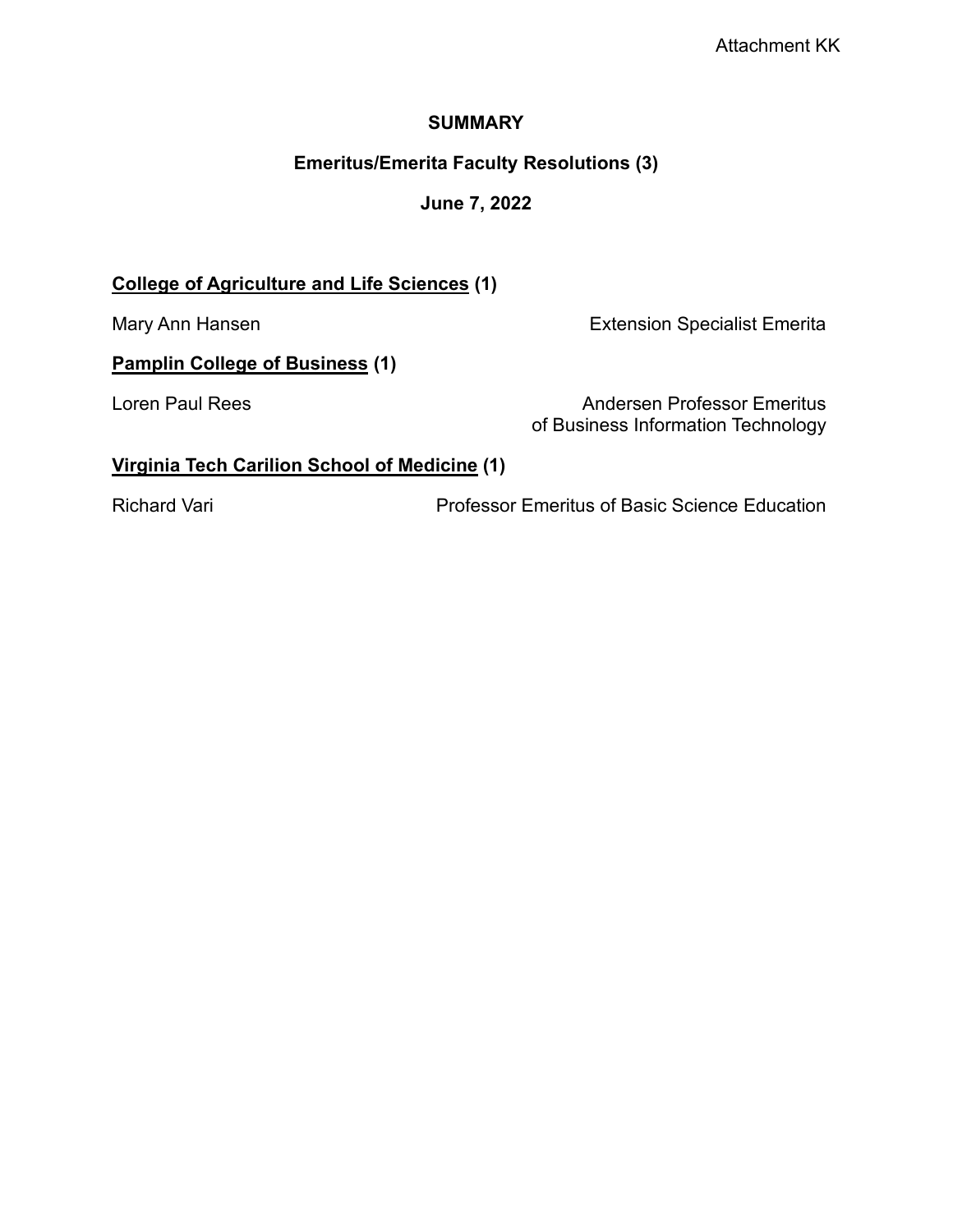### **RESOLUTION FOR EMERITA STATUS**

**WHEREAS,** for over 37 years, Professor Mary Ann Hansen has faithfully served Virginia Tech with distinction in the College of Agricultural and Life Sciences; and

**WHEREAS,** as Extension Plant Pathologist and manager or co-manager of the Plant Disease Clinic from 1984 to the present, she has played a critical role for the Virginia Cooperative Extension (VCE) mission of Virginia Tech by providing timely and accurate diagnoses of plant problems and research-based pest management information for VCE agents and growers across the Commonwealth; and

**WHEREAS,** for the last 28 years she has also served as an instructor, teaching or coteaching a variety of undergraduate or graduate courses for many hundreds of students, including General Biology, Pest and Stress Management of Trees , Plants, Genes, and People, Clinic Experience, and Plant Problem Diagnosis; and

**WHEREAS,** despite her primary focus on Extension, Professor Hansen has maintained consistently high student ratings for teaching and has inspired many undergraduates to pursue graduate education in plant pathology and graduate students to pursue careers in plant diagnostics; and

**WHEREAS,** as a member of the Virginia Boxwood Blight Task Force, she participated in a team of researchers, Extension agents, specialists, and regulatory personnel from the Virginia Department of Agriculture and Consumer Services to create the Boxwood Blight Task Force website, a one-stop information source on the invasive fungal disease, boxwood blight which was introduced to Virginia in 2011, that has been recognized as a model for other websites on this topic nationally; and

**WHEREAS,** she has served in leadership roles in her professional society, the American Phytopathological Society's Potomac Division (Vice President, President, Past-President, 2010-12) and was awarded the APS Potomac Division's Distinguished Service Award in 2015; and

**WHEREAS,** she has participated as a co-Principal Investigator on grants and shared her expertise through international programs by introducing VCE agents to plant disease problems in South Africa in2005, chaperoning Virginia Tech exchange students to South Africa in 2004, and conducting a diagnostics project with a tomato farmers' cooperative in Ghana in2002; and

**WHEREAS,** Professor Hansen has been dedicated to creating quality educational resources and training opportunities for VCE agents, growers, and Master Gardeners by developing a series of frequently viewed plant disease videos, hosted on the Virginia Master Gardener YouTube channel, instructional videos for Extension agents, and both experiential and virtual plant diagnostics workshops for agents and Master Gardeners, ultimately receiving the 2017 CALS Andy Swiger Land Grant Award and two mini-grants from the National Plant Diagnostic Network for her efforts;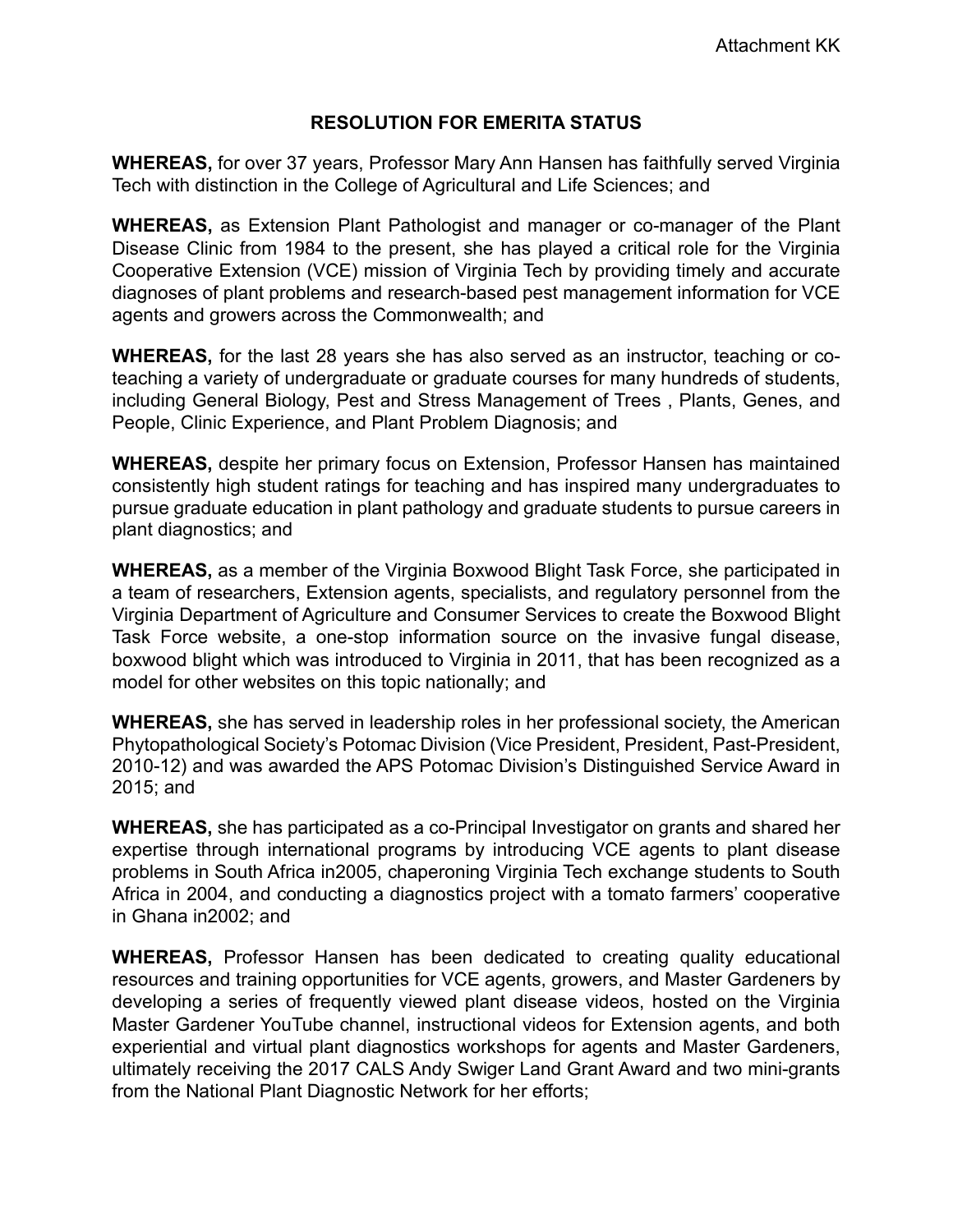**NOW, THEREFORE, BE IT RESOLVED,** that the Board of Visitors recognizes Professor Mary Ann Hansen for her service to the university with the title of Extension Specialist Emerita.

# **RECOMMENDATION:**

That the above resolution recommending Professor Mary Ann Hansen for emerita status be approved.

June 7, 2022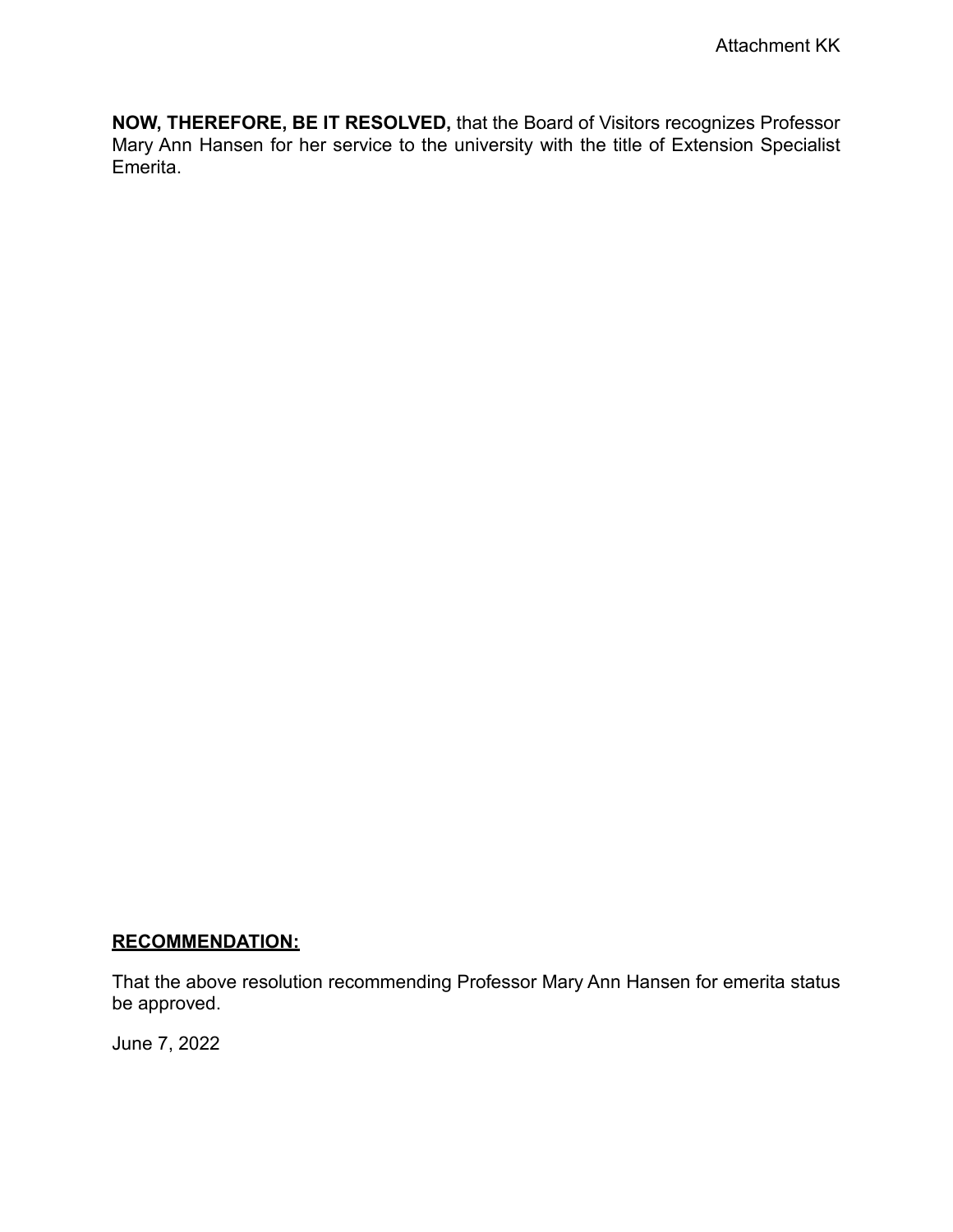### **RESOLUTION FOR EMERITUS STATUS**

**WHEREAS**, for over 40 years, Loren P. Rees, Ph.D. faithfully served Virginia Tech in the Pamplin College of Business; and

**WHEREAS**, as a member of the faculty in the Department of Business Information Technology, he was an outstanding teacher of a wide range of courses at the undergraduate and graduate levels; and

**WHEREAS**, he has received the University Wine Award, and on multiple occasions the M.B.A. Association Outstanding Professor Award, the Pamplin College of Business Certificate of Teaching Excellence, the Pamplin College of Business Ph.D. Teaching Award, the Virginia Tech Certificate of Teaching Excellence, the Interfraternity Council and Panhellenic Council University Outstanding Professor Award, and has been a member of the Virginia Tech Academy of Teaching Excellence; and

**WHEREAS**, he advised and counseled numerous graduate students in the Department of Business Information Technology during his career including service as chair of nine Ph.D. dissertation committees and membership on 38 college and university Ph.D. committees; and

**WHEREAS**, he made significant contributions in research to the fields of management science and information technology, authoring over 50 research articles in his career, and has been recognized by his appointment to the Andersen Professorship of Business Information Technology; and

**WHEREAS**, he dutifully served on over 40 departmental, college, and university commissions and committees, including the University Council; and

**WHEREAS**, he served in a number of important offices and on numerous professional committees including as President of the Southeastern Chapter of the Institute for Operations Research and the Management Sciences;

**NOW, THEREFORE, BE IT RESOLVED** that the Board of Visitors recognizes Dr. Loren P. Rees for his distinguished service to the university with the title of Andersen Professor Emeritus of Business Information Technology.

### **RECOMMENDATION:**

That the above resolution recommending Loren P. Rees, Ph.D. for emeritus status be approved.

June 7, 2022